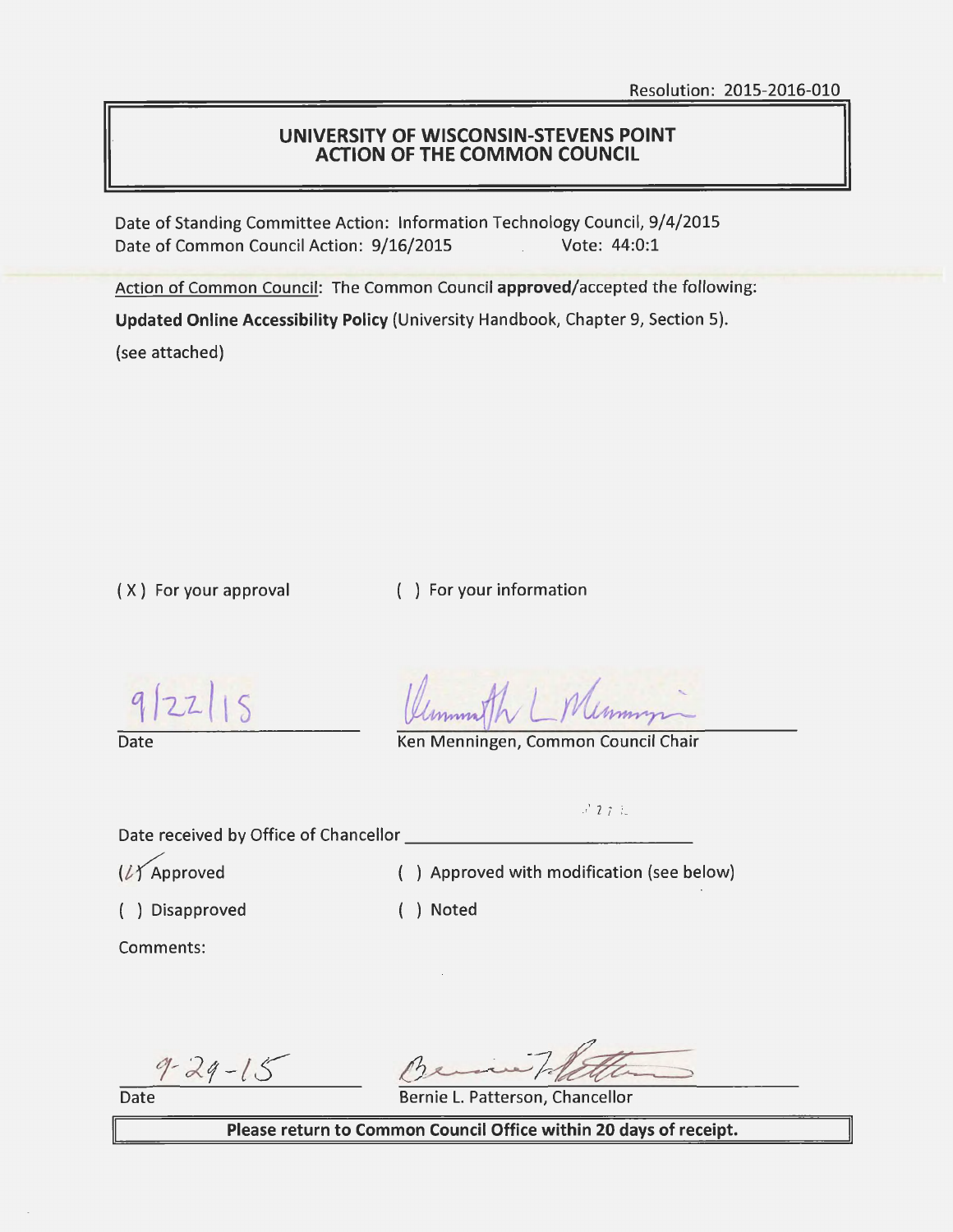# **Information and Communication Technology Accessibility Policy**

## **Background**

The World Wide Web (Web) is a major, if not a primary, source of information for many people. Acknowledging that the University of Wisconsin-Stevens Point (University) is engaged in web development and publishing for all its constituencies, this policy establishes minimum standards for web accessibility.

Information made available electronically can be structured so that all individuals, regardless of disability, can access it via desktop or mobile web browsers, text-to-speech applications, mobile applications and a host of other technologies. Accessible design practices can ensure University documents are readable by all who need them. The University, along with UW System, endorses the Web Content Accessibility Guidelines (WCAG), Version 2.0, of the World Wide Web Consortium (W3C) as the standard for Web accessibility and compliance with the Americans with Disabilities Act. W3C is composed of over 400 member organizations worldwide developing common protocols to promote the evolution of the Web and ensure its interoperability. As part of its work, the W3C has developed accessibility guidelines for the web. The standards of the Federal Rehabilitation Act Section 508 (Section 508) specifically subsections 1194.22 and subsection 1194.31, are consistent with the W3C Guidelines and provide achievable, well documented guidelines for implementation.

## **Policy**

- 1. All new or revised web pages and other web resources published, hosted or otherwise provided by the University must be in compliance with the web standards defined in the most recent version of Section 508. Additionally, it is strongly suggested that University web pages and resources strive to comply with the WCAG 2.0 AA standards for accessibility, or future versions that may replace those as web technology advances.
	- a. Reasonable effort must be made to ensure that legacy web pages and resources are in compliance with Section 508 no later than September 1, 2017. That effort must be documented. Legacy web pages and resources will be considered those that are published prior to September 1, 2015.
	- b. Upon specific request, information on legacy web pages and resources, as well as those in archive status (e.g. no longer in use but subject to records retention plans) containing core administrative or academic information, official records, and similar information, are to be made accessible to any individual needing access to such content, by revision or otherwise. The unit responsible for the information is responsible for providing that access as soon as possible.
	- c. What constitutes a web page or other web resource is to be interpreted broadly. It does not depend upon the type of client or host device, the type of software on the client or host devices, or the technical means by which the client and host communicate over the Web.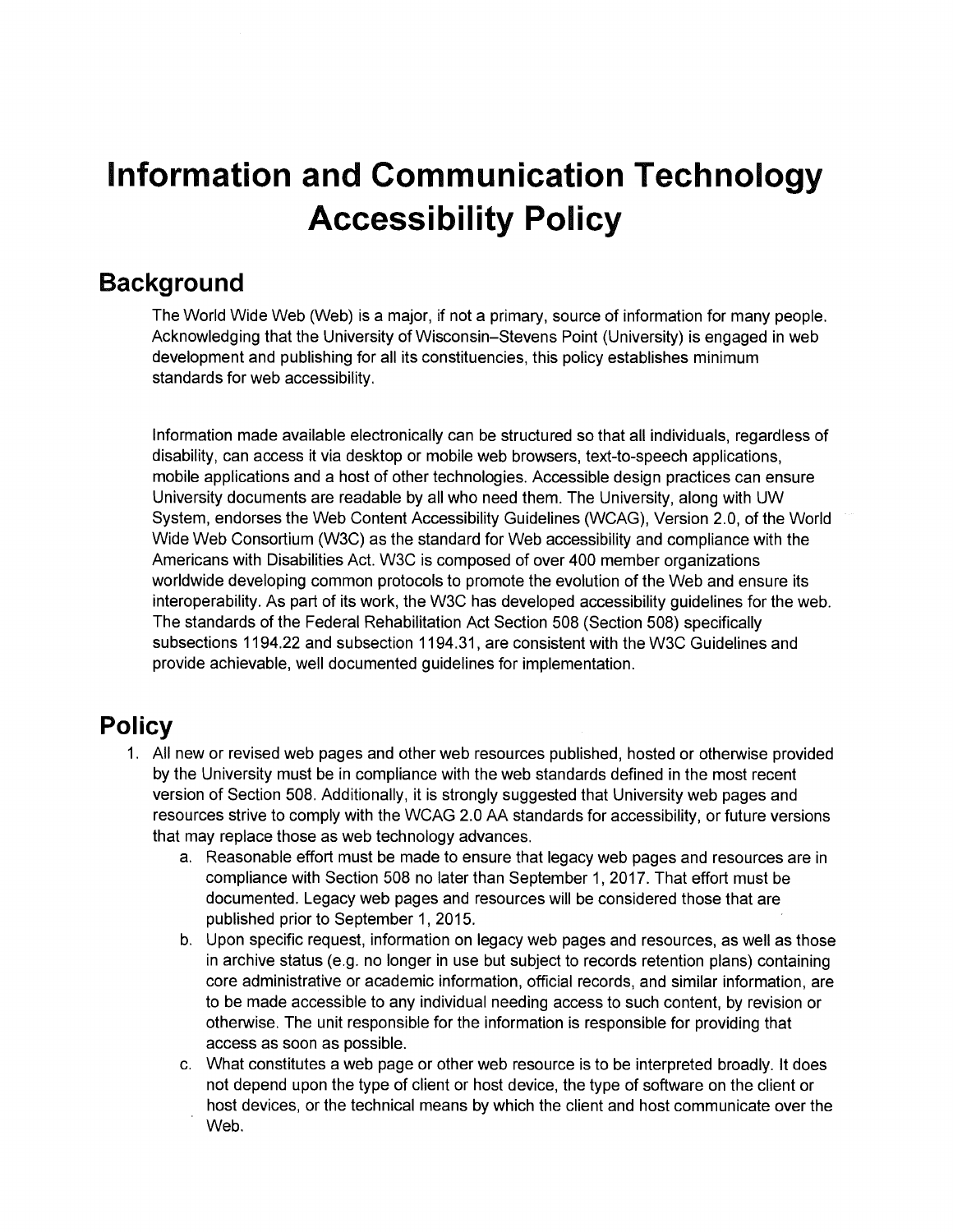- 2. Web pages or resources specifically requested to be made accessible as part of a formal accommodation request shall be made accessible as soon as possible, or an equally effective alternative shall be provided. "Equally effective" means that it communicates the same information and provides, if possible, the equivalent functions in as timely a fashion as does the web page or resource.
- 3. Campus developers shall implement accessible design practices when creating web applications. For web applications procured via a Request-for-Proposal (RFP) process, accessibility must be included among the prefered product features. For all other Web applications, such as the library's e-resources, accessibility must be considered during the selection process. Vendors whose products are under consideration will be asked to provide Voluntary Product Accessibility Templates (VPATs).

If a web application is not available in an accessible format, or if its purchase would constitute an undue burden, the reason for selecting an inaccessible product must be documented. For products procured through a RFP process, the selection of inaccessible products requires the approval of the Office of the Chief Information Officer (CIO).

4. All web pages or resources created or maintained by the University must contain a link to a contact where users having trouble accessing content can seek help. This would usually be the web developer or publisher. The addition of a link or contact person is not sufficient, in and of itself, to comply with the Information and Communication Technology Accessibility Policy.

## **Oversight**

Implementation, training, education, technical support and the monitoring of compliance according to the standards and recommendations set forth in this policy will be overseen by the University Information Technology department.

Although the Disability and Assistive Technology Center (DATC) is not responsible for the enforcement, training or production of electronic accessible materials, the DATC will maintain a contact list of staff capable and willing to assist in the development of accessible materials so that developers may contact the DATC for referral information.

Each UWSP unit with a presence on the University Web, such as a department, division, organization, or program must be in compliance with accessibility standards according to the timelines established in this policy. Each unit is also responsible for insuring that adequate staff and financial resources are allocated to enable such compliance. Site authors are ultimately responsible for insuring that their web content is current, correct, functional, and standardscompliant.

### **Policy Review**

This policy and its implementation will be reviewed beginning no later than September 30, 2017 by a committee comprised of no less than 6 members drawn from the shared governance technology committee, the faculty, The Disability and Assistive Technology Center, the Library, Continuing Education, the office of the University ADA Coordinator, Information Technology, and a student - preferably a person with a disability who is affected by this policy. The the shared governance technology committee shall be responsible for forming the review committee. The review shall be a public process, open to comments and suggestions from